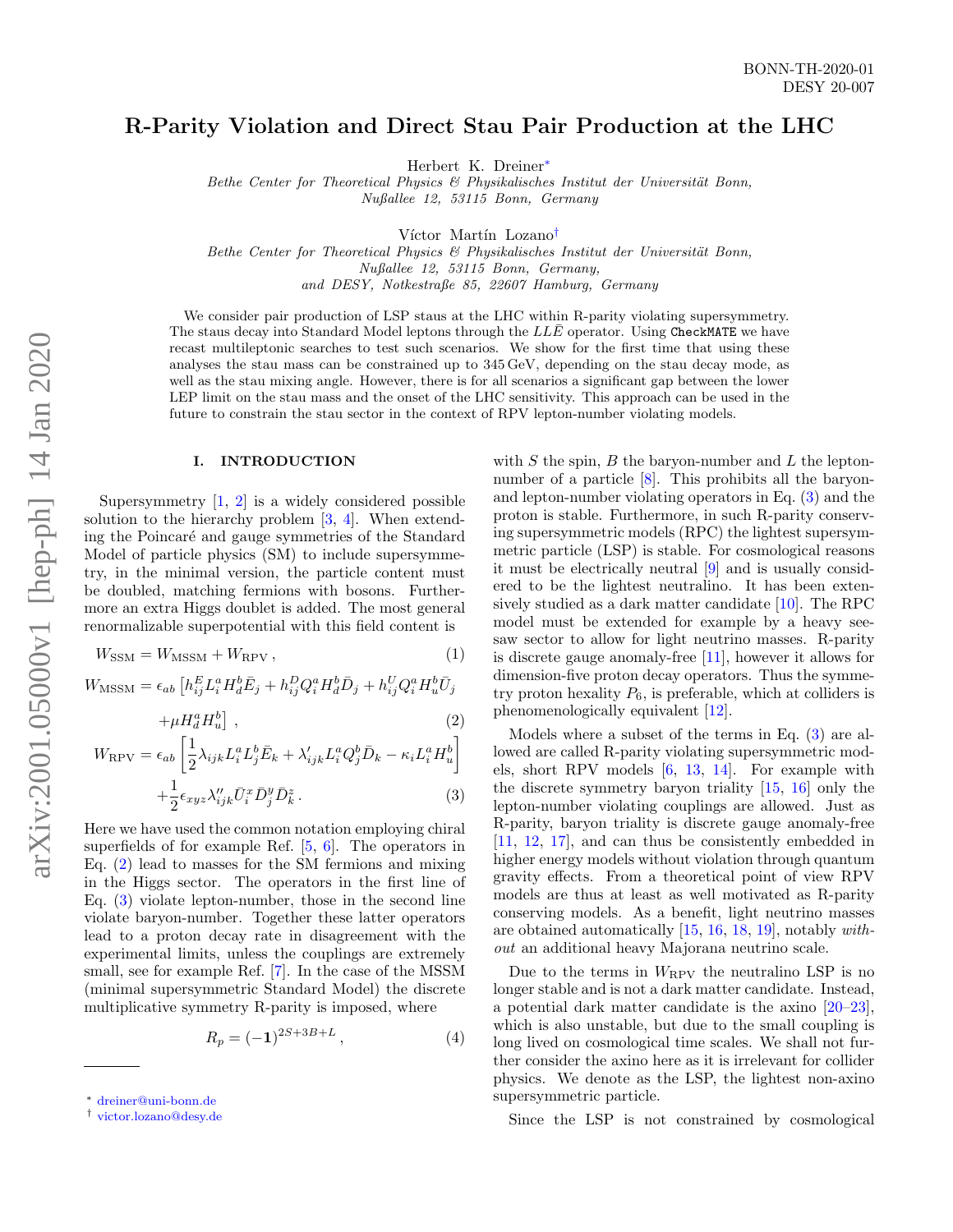considerations, in principle any supersymmetric particle (sparticle) can be the LSP. Allowing for any sparticle to be the LSP leads to a very wide range of potential signatures at the LHC, many dramatically different from the standard missing transverse momentum signatures in RPC  $[24-26]$  $[24-26]$ . If we assume a simple set of boundary conditions for the supersymmetric parameters at the unification scale  $M_X = \mathcal{O}(10^{16} \text{ GeV})$ , *i.e.* the constrained minimal supersymmetric Standard Model (CMSSM) [\[2,](#page-9-1) [27,](#page-9-23) [28\]](#page-9-24) modified by an additional RPV operator, and run the spectrum down to the weak scale via the renormalization group equations (RGEs), including the RPV couplings  $[5, 6, 25]$  $[5, 6, 25]$  $[5, 6, 25]$  $[5, 6, 25]$ , then only a small set of sparticles can be realized as the LSP [\[26,](#page-9-22) [29\]](#page-9-26). Already in the R-parity conserving CMSSM the stau is the LSP in large regions of parameter space, namely when  $M_0 \stackrel{<}{\sim} M_{1/2}/6$ [\[25,](#page-9-25) [29\]](#page-9-26). As mentioned, these are excluded for cosmological reasons in RPC [\[9\]](#page-9-8), however in RPV models they are allowed. Thus even for very small RPV-couplings the stau can be the LSP. These parameter ranges are extended in  $M_0$ ,  $M_{1/2}$  for larger values of RPV-couplings involving the stau, in particular the right-handed stau, *i.e.*  $\lambda_{ij3}$ , see Fig. 2 in Ref. [\[26\]](#page-9-22).

In Ref. [\[26\]](#page-9-22) the coverage of the RPV CMSSM with a stau LSP through existing LHC data was investigated, and found to be almost non-existent  $[30, 31]$  $[30, 31]$ . A specific stau-LSP benchmark point is given in Ref. [\[25\]](#page-9-25). See also the section on supersymmetric particle searches in the PDG [\[32\]](#page-9-29). It is the purpose of this paper to investigate the phenomenology of supersymmetric RPV stau-LSP models at the LHC. To be definite, we focus on solely non-zero  $LL\bar{E}$  operators, for which the stau decays directly via a two-body mode, *i.e.*  $L_i L_j \overline{E}_3$ , or  $L_i L_3 \overline{E}_{1,2}$ , with  $i, j \in \{1, 2, 3\}$ . The outline of this paper is as follows. In Sec. [II](#page-1-0) we present our model, as well as the specific representative scenarios with their LHC signatures, which we investigate in detail. In Sec. [III](#page-2-0) we discuss the stau decay branching ratios as well as the stau lifetime. In Sec. [IV](#page-4-0) we review the RPV stau searches at LEP, in particular the resulting lower mass bounds. In Sec. [V](#page-5-0) we discuss the experimental LHC analyses we employ in recasting. In Sec. [VI](#page-6-0) we present our numerical results and in Sec. [VII](#page-8-0) we offer our conclusions.

#### <span id="page-1-0"></span>II. MODEL

In the minimal supersymmetric Standard Model, the off-dagonal elements in the left-right (LR) single flavor sfermion mass matrices are proportional to the fermion mass. Thus for sleptons, the stau will have the largest mixing. After diagonalizing the mass matrix (see for ex-ample Ref. [\[33\]](#page-9-30)), we obtain the mass eigenstates  $\tilde{\tau}_{1,2}$  in terms of the  $SU(2)_L$  current eigenstates  $\tilde{\tau}_{L,R}$ 

<span id="page-1-3"></span>
$$
\begin{pmatrix} \tilde{\tau}_1 \\ \tilde{\tau}_2 \end{pmatrix} = \begin{pmatrix} \cos \theta_{\tilde{\tau}} & \sin \theta_{\tilde{\tau}} \\ -\sin \theta_{\tilde{\tau}} & \cos \theta_{\tilde{\tau}} \end{pmatrix} \begin{pmatrix} \tilde{\tau}_L \\ \tilde{\tau}_R \end{pmatrix} . \tag{5}
$$

| Model | Coupling        | $\tilde{\tau}_1$ -Decays      | Signatures                           |  |
|-------|-----------------|-------------------------------|--------------------------------------|--|
| Ia    | $\lambda_{a31}$ | $e\nu_a$                      | $e^+e^- + \not\!\!{E_T}$             |  |
| Тb    | $\lambda_{a32}$ | $\mu\nu_a$                    | $\mu^+\mu^-+E_T$                     |  |
| H     | $\lambda_{123}$ | $\mu\nu_e, e\nu_\mu$          | $e^+e^- + E_T$                       |  |
|       |                 |                               | $\mu^+\mu^-+E_T$                     |  |
|       |                 |                               | $e^{\pm} \mu^{\mp} + \not\!\!{E_T}$  |  |
| HIa.  | $\lambda_{133}$ | $e\nu_\tau$ , $\tau\nu_e$     | $e^+e^- + E_T$                       |  |
|       |                 |                               | $\tau^+\tau^-+E_T$                   |  |
|       |                 |                               | $e^{\pm} \tau^{\mp} + \not\!\!{E}_T$ |  |
| НЪ    | $\lambda_{233}$ | $\mu\nu_{\tau},\tau\nu_{\mu}$ | $\mu^+\mu^-+E_T$                     |  |
|       |                 |                               | $\tau^+\tau^-+E_T$                   |  |
|       |                 |                               | $\mu^{\pm}\tau^{\mp}+\not\!\!{E_T}$  |  |

<span id="page-1-2"></span>TABLE I. Signatures for the pair production of staus at the LHC, with two-body decays of the staus via the  $LL\bar{E}$  operators. Column 2 lists the dominant single coupling we consider, column and in particular those leading to two-body decays of the staus, column 2. This leads to five models, when considering  $e^{\pm}$  and  $\mu^{\pm}$  separately, column 1. In column 3 we list the decay modes of the  $\tilde{\tau}_1$  and in column 4 the signatures for a pair of staus. Here the generation index  $a = 1, 2$ .

Here for the masses:  $m_{\tilde{\tau}_1} < m_{\tilde{\tau}_2}$ , and  $\theta_{\tilde{\tau}}$  is the mixing angle in the stau sector. Together with the stau mass it is the main free parameter in our analysis. For  $\theta_{\tilde{\tau}} = 0$ the lightest stau,  $\tilde{\tau}_1$ , is pure  $\tilde{\tau}_L$ , for  $\theta_{\tilde{\tau}} = \frac{\pi}{2}$  it is pure  $\tilde{\tau}_R$ . In the following we consider the lightest stau to be the LSP and analyze direct pair production at the LHC

$$
pp \to \tilde{\tau}_1^+ \tilde{\tau}_1^- + X \,. \tag{6}
$$

Here we only consider the production of the staus via gauge couplings, i.e. we consider the RPV couplings to be small compared to the gauge couplings, in accordance with the present limits [\[14,](#page-9-13) [34,](#page-9-31) [35\]](#page-9-32). (For larger couplings single sparticle production is more promising [\[36–](#page-9-33)[38\]](#page-9-34).) Rparity violation leads to the stau decaying in the detector, if the RPV coupling is not too small. We discuss this in detail below. Depending on the decay mode, we focus on three different models, each with only one dominant RPV operator, and for which the stau decays as

<span id="page-1-1"></span>Model I :  $L_a L_3 \bar{E}_c$ ,  $\tilde{\tau}_1^+ \to \ell_c^+ \nu_a$ , (7)

**Model II**: 
$$
L_1 L_2 \bar{E}_3
$$
,  $\tilde{\tau}_1^+ \to (e^+ \bar{\nu}_\mu, \mu^+ \bar{\nu}_e)$ , (8)

$$
\text{Model III}: L_a L_3 \bar{E}_3, \quad \tilde{\tau}_1^+ \to (\tau^+ \nu_a, \tau^+ \bar{\nu}_a, \ell_a^+ \nu_\tau), \tag{9}
$$

where  $a, c \in \{1, 2\}$ , and the  $\tilde{\tau}_1^-$  decay to the charge conjugate final states.

Out of Models I-III in Eqs.  $(7)-(9)$  $(7)-(9)$ , we consider 5 separate scenarios, which are listed in Tab. [I.](#page-1-2) We consider Model I with  $c = 1$  as Model Ia, and with  $c = 2$  as Model Ib. Similarly we shall consider Model III separately with  $a = 1$ , Model IIIa, and with  $a = 2$ , Model IIIb. This corresponds to treating electrons and muons separately.

Below we discuss each scenario in detail. We recast them in terms of LHC searches implemented in the pro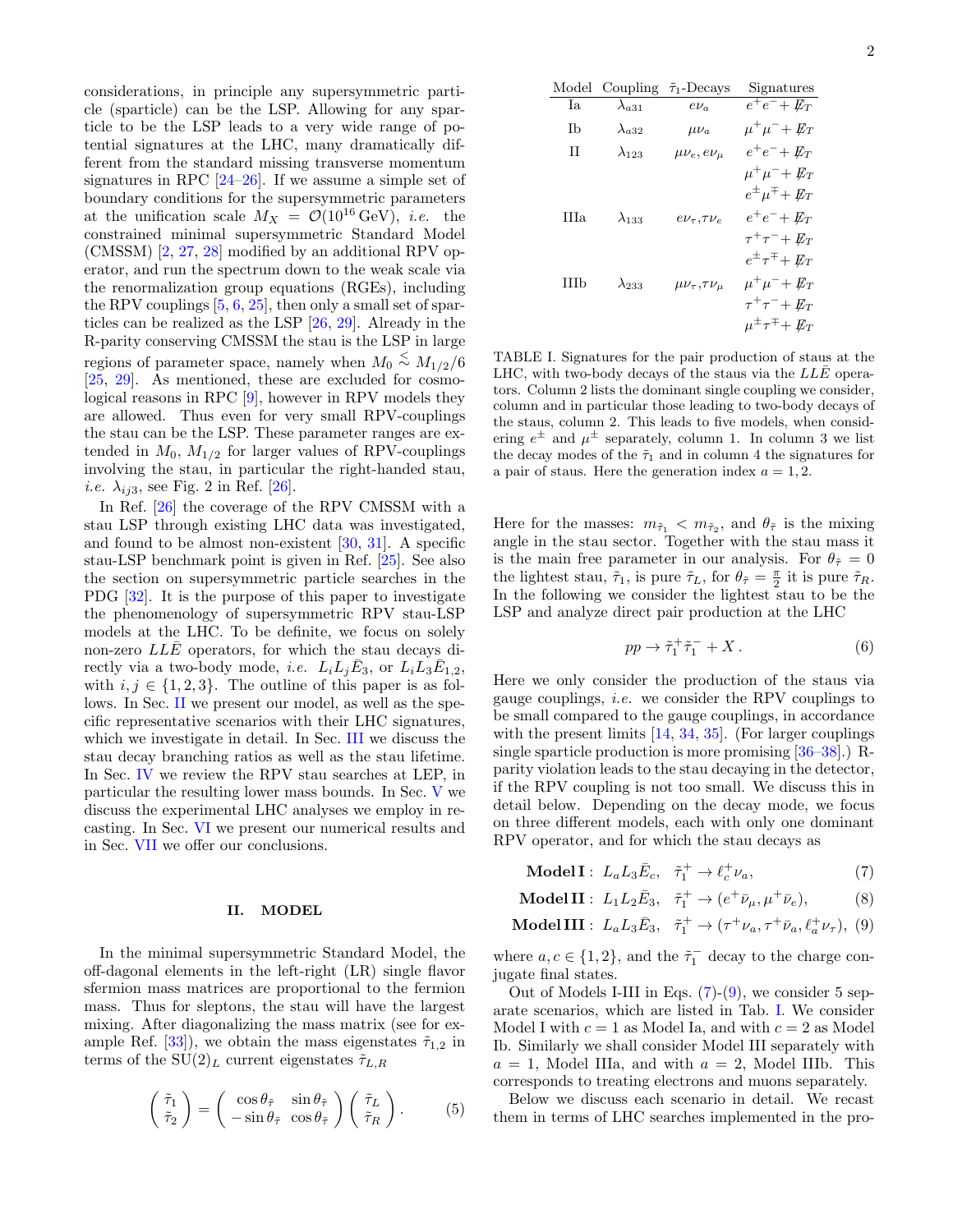gram CheckMATE  $[39, 40]$  $[39, 40]$  $[39, 40]$ . As we see below, the most relevant searches are the ones with leptons and missing energy in the final state, which are dedicated to the search for electroweakinos or stop squarks.

## <span id="page-2-0"></span>III. STAU DECAYS

## A. Branching Ratios

According to Eq.  $(5)$ , the lightest stau eigenstate is given by the mixture

$$
\tilde{\tau}_1 = \cos \theta_{\tilde{\tau}} \tilde{\tau}_L + \sin \theta_{\tilde{\tau}} \cdot \tilde{\tau}_R. \qquad (10)
$$

In Model I only the  $\tilde{\tau}_L$ -component of  $\tilde{\tau}_1$  couples to the dominant operator. Furthermore there is only one twobody decay mode. In this case the  $\tilde{\tau}_1$  decay rate is given by [\[41\]](#page-10-1)

<span id="page-2-3"></span>
$$
\Gamma(\tilde{\tau}_1^+ \to \ell_c^+ \nu_a) = |\lambda_{a3c}|^2 \cos^2 \theta_{\tilde{\tau}} \frac{(m_{\tilde{\tau}_1}^2 - m_{\ell_c}^2)^2}{16\pi m_{\tilde{\tau}_1}^3}, \quad (11)
$$

where  $\ell_c^+$  denotes the final state charged lepton of generation  $c = 1, 2$ , and and  $m_{\ell_c}$  its mass. For  $\theta_{\tilde{\tau}} \to \frac{\pi}{2}$ this decay width vanishes. The stau then decays to a four-body final state [\[6,](#page-9-5) [25\]](#page-9-25) via a virtual neutralino

$$
\tilde{\tau}_1^- \to \tau^- + (\tilde{\chi}_1^0)^* \to \tau^- + (\tau^{\pm} \ell_c^{\mp} \nu_a, \ell_a^{\pm} \ell_c^{\mp} \nu_{\tau}), \quad (12)
$$

with a total of four decay modes. The decay rate is given in the appendix of Ref.  $[6]$ . For fixed slepton and neutralino mass the partial width goes as  $m_{\tilde{\tau}_1}^7$ . A related decay via the chargino is also possible,

$$
\tilde{\tau}_1^- \to \nu_\tau + (\tilde{\chi}_1^-)^* \to \nu_\tau + (\ell_a^{\pm} \tau^{\mp} \ell_c^{\mp}, \nu_a \nu_\tau \ell_c^-), \qquad (13)
$$

with a similar decay rate. We have assumed here that the lightest chargino is wino dominated.

In Fig. [1](#page-2-1) we show isocurves of  $R \equiv \Gamma_{4-\text{body}}/\Gamma_{2-\text{body}}$ , the ratio of the four-body stau decay width over the two-body decay width as a function of the stau mass,  $m_{\tilde{\tau}_1}$ , and  $\cos \theta_{\tilde{\tau}}$  for intermediate masses of  $m_{\tilde{\chi}} = m_{\tilde{\ell}} =$ 500 GeV. These intermediate masses are chosen to maximize the four-body partial decay width. For the neutralino for simplicity, we have assumed  $SU(2)_L$  couplings only. The ratio R grows with  $m_{\tilde{\tau}_1}$  as expected, but remains smaller than about  $10^{-3}$  except for the mixing angle very close to  $\pi/2$ . Thus for most of the parameter region the two-body decays are sufficient to understand the results. However, we include the four-body decays in our complete analysis.

In Model II, it is only the  $\tilde{\tau}_R$ -component of  $\tilde{\tau}_1$  which couples directly to the RPV operator, and there are two decay modes. One partial decay width is given by

<span id="page-2-4"></span>
$$
\Gamma(\tilde{\tau}_1^+ \to e^+ \bar{\nu}_\mu) = |\lambda_{123}|^2 \sin^2 \theta_{\tilde{\tau}} \frac{(m_{\tilde{\tau}_1}^2 - m_e^2)^2}{16\pi m_{\tilde{\tau}_1}^3} \,. \tag{14}
$$



<span id="page-2-1"></span>FIG. 1. Isocurves of the ratio of the four-body and the twobody stau decay widths as a function of the stau mass and  $\cos \theta_{\tilde{\tau}}$  in Model I for masses of the intermediate particles  $m_{\tilde{\chi}} = m_{\tilde{\ell}} = 500 \,\text{GeV}$ . For the neutralino for simplicity, we have assumed  $SU(2)_L$  couplings only.

For the other decay rate,  $\Gamma(\tilde{\tau}_1 \to \mu^+ \bar{\nu}_e)$ , replace  $m_e \to$  $m<sub>u</sub>$ . Neglecting the electron and muon masses, the rates for these two decays in Model II are equal. The branching ratios are 50%, respectively, if there are no further decay modes. For  $\theta_{\tilde{\tau}} \to 0$  the decay rate vanishes and the corresponding four-body decay modes via virtual electroweakinos must be included. In Fig. [2](#page-3-0) we plot isocurves of the ratio R as a function  $m_{\tilde{\tau}_1}$  and  $\sin \theta_{\tilde{\tau}}$ . In this model  $R > 0.01$  for  $\theta_{\tilde{\tau}} > 5 \cdot 10^{-3}$ , and the four-body decays can mostly be neglected.

In Model III, both the  $\tilde{\tau}_R$  and the  $\tilde{\tau}_L$  components separately couple to the dominant operator. The partial widths for the three decay modes are

<span id="page-2-2"></span>
$$
\Gamma(\tilde{\tau}_1^+ \to \tau^+ \bar{\nu}_a) = |\lambda_{a33}|^2 \sin^2 \theta_{\tilde{\tau}} \frac{(m_{\tilde{\tau}_1}^2 - m_{\tau}^2)^2}{16\pi m_{\tilde{\tau}_1}^3}, (15)
$$

$$
\Gamma(\tilde{\tau}_1^+ \to \ell_a^+ \bar{\nu}_3) = |\lambda_{a33}|^2 \sin^2 \theta_{\tilde{\tau}} \frac{(m_{\tilde{\tau}_1}^2 - m_{\ell_a}^2)^2}{16\pi m_{\tilde{\tau}_1}^3}, (16)
$$

$$
\Gamma(\tilde{\tau}_1^+ \to \tau^+ \nu_a) = |\lambda_{a33}|^2 \cos^2 \theta_{\tilde{\tau}} \frac{(m_{\tilde{\tau}_1}^2 - m_{\tilde{\tau}}^2)^2}{16\pi m_{\tilde{\tau}_1}^3} .
$$
 (17)

Neglecting the final-state charged lepton masses compared to the stau mass we thus have for the total width

<span id="page-2-5"></span>
$$
\Gamma(\tilde{\tau}_1^+ \to \tau^+ \nu_a) = \frac{|\lambda_{a33}|^2}{16\pi} (1 + \sin^2 \theta_{\tilde{\tau}}) m_{\tilde{\tau}_1}, \qquad (18)
$$

which is non-zero for all values of the stau mixing angle. Therefore  $R \ll 1$  over the entire parameter range we consider here, as can be seen in Fig. [3.](#page-3-1)

Assuming that only the two-body decays are dominant and combining the two decays to  $\tau^+$ 's, Eqs. [\(15\)](#page-2-2) and [\(17\)](#page-2-2),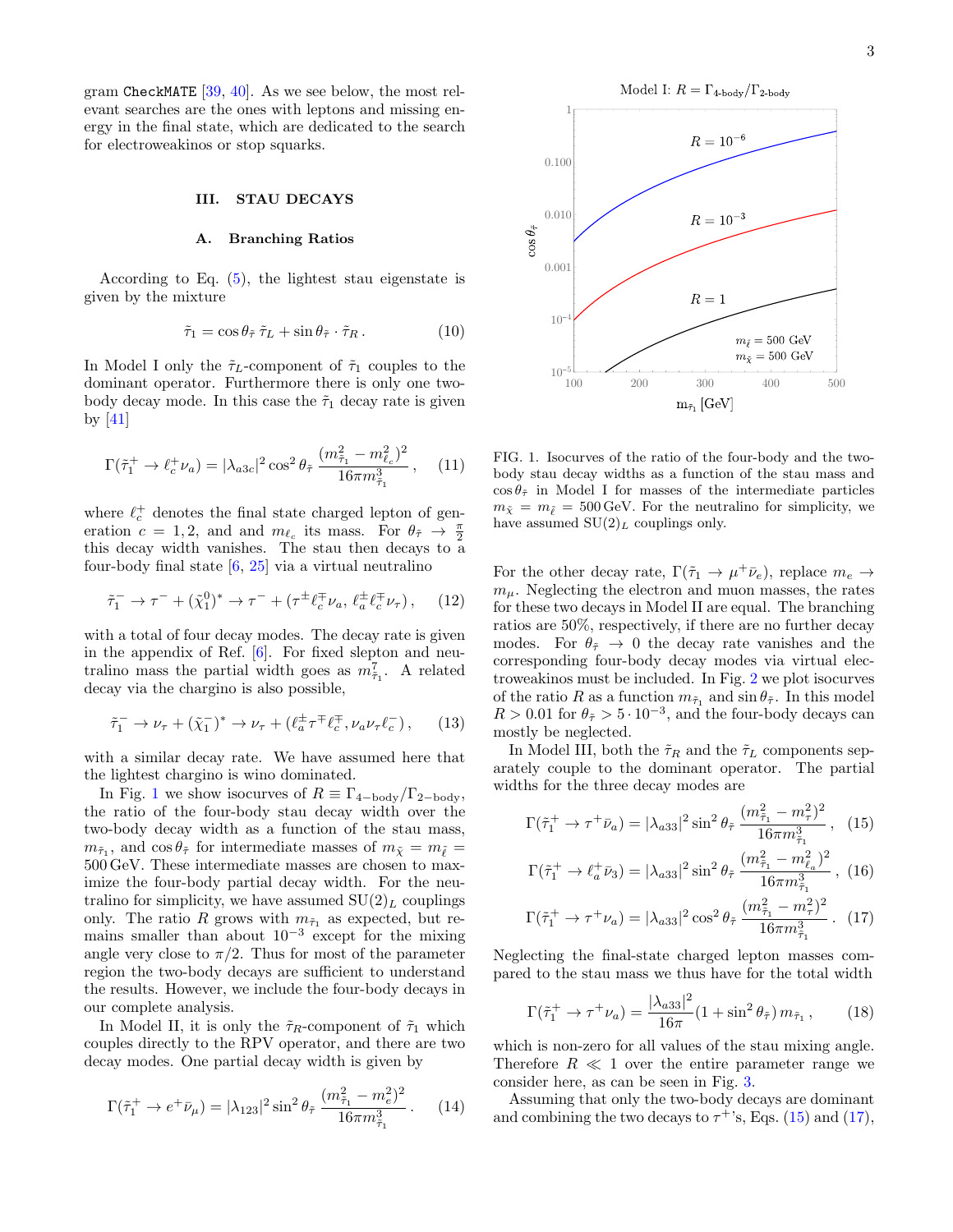

<span id="page-3-0"></span>FIG. 2. Isocurves of the ratio of the two-body and the twobody stau decay widths as a function of the stau mass and  $\cos \theta_{\tilde{\tau}}$  in Model II for masses of the intermediate particles  $m_{\tilde{\chi}} = m_{\tilde{\ell}} = 500 \,\text{GeV}.$ 

which are observationally equivalent, we obtain for the pure two-body branching ratios

<span id="page-3-5"></span>
$$
Br(\tilde{\tau}_1 \to \{\tau^+ \bar{\nu}_a, \tau^+ \nu_e\}) = \frac{1}{1 + \sin^2 \theta_{\tilde{\tau}}},\qquad(19)
$$

$$
Br(\tilde{\tau}_1 \to \ell_a^+ \bar{\nu}_\tau) = \frac{\sin^2 \theta_{\tilde{\tau}}}{1 + \sin^2 \theta_{\tilde{\tau}}}.
$$
 (20)

Thus for  $\cos \theta_{\tilde{\tau}} \to 1$  the stau decays 100% to  $\tau$ -leptons, which is important for searches. The maximum branching ratio to  $\ell_a^+ \in \{e^+, \mu^+\}$  is only 50%, obtained for  $\cos \theta_{\tilde{\tau}} \to 0.$ 

#### B. Stau Decay length

We next consider an estimate for the stau LSP lifetime. Ignoring the final state charged lepton masses, using only the two-body decay width formula, and setting  $m_{\tilde{\tau}_1}$  = 250 GeV we estimate

$$
\tau_{\tilde{\tau}_1} = \frac{1.3 \cdot 10^{-25} \,\mathrm{s}}{\lambda_{ijk}^2 \cdot A_{\theta_{\tilde{\tau}}}^2} \tag{21}
$$

where  $A_{\theta_{\tilde{\tau}}}^2 \equiv [\text{I} : \cos^2 \theta_{\tilde{\tau}}; \text{II} : \sin^2 \theta_{\tilde{\tau}}; \text{III} : (1 + \sin^2 \theta_{\tilde{\tau}})].$ Thus for

<span id="page-3-3"></span>
$$
\lambda_{ijk} \cdot A_{\theta_{\tilde{\tau}}} \stackrel{>}{\sim} 2 \cdot 10^{-7} \tag{22}
$$

the stau decays promptly in the detector,  $c\tau_{\tilde{\tau}_1} \stackrel{<}{\sim} 1 \,\text{mm}$ . Depending on the stau mixing angle, for a wide range of couplings,  $\lambda_{ijk}$ , consistent with existing upper bounds



<span id="page-3-1"></span>FIG. 3. Isocurves of the ratio of the four-body and the twobody stau decay widths as a function of the stau mass and  $\cos \theta_{\tilde{\tau}}$  in Model III for masses of the intermediate particles  $m_{\tilde{\chi}} = m_{\tilde{\ell}} = 500 \,\text{GeV}.$ 



<span id="page-3-4"></span>FIG. 4. Decay length of the stau LSP,  $\tilde{\tau}_1$ , as a function of the mixing angle,  $\cos \theta_{\tilde{\tau}}$ , for different values of the  $\lambda_{a3c}$  coupling.

[\[14,](#page-9-13) [34,](#page-9-31) [42](#page-10-2)[–44\]](#page-10-3), we can consider the staus to decay promptly.[1](#page-3-2)

We performed the complete computation to check

<span id="page-3-2"></span><sup>&</sup>lt;sup>1</sup> In related recent work [\[45\]](#page-10-4) on RPV tau physics at the LHC, bounds were set on the  $\lambda'$  couplings in  $LQ\bar{D}$  scenarios, which we shall discuss elsewhere.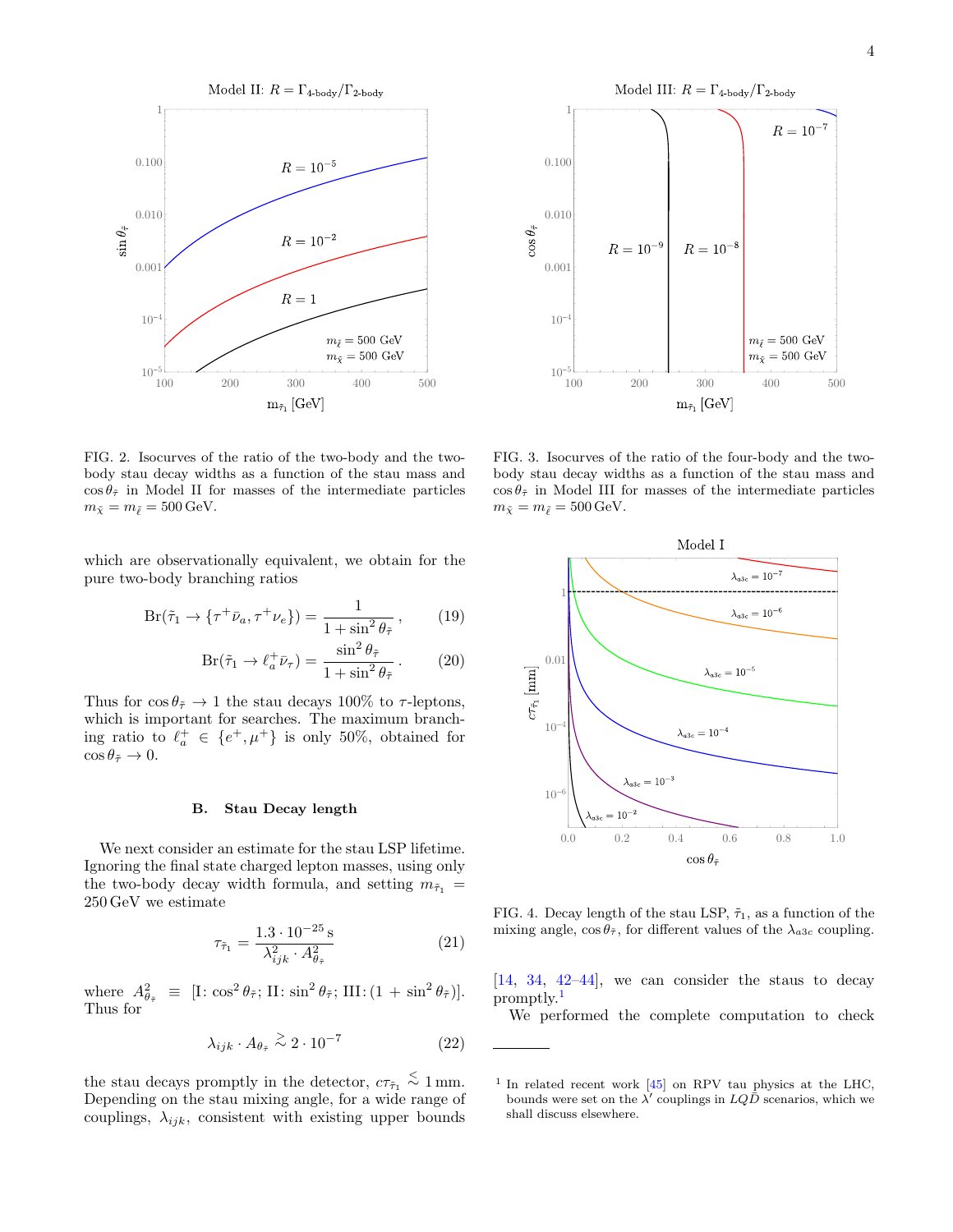

<span id="page-4-1"></span>FIG. 5. Decay length of the stau LSP,  $\tilde{\tau}_1$ , as a function of the mixing angle,  $\cos \theta_{\tilde{\tau}}$ , for different values of the  $\lambda_{123}$  coupling.

Eq.  $(22)$  quantitatively. In Fig. [4](#page-3-4) we plot the decay length for  $m_{\tilde{\tau}_1} = 250 \,\text{GeV}$ , as a function of the mixing angle,  $\cos \theta_{\tilde{\tau}}$ , for different values of the coupling  $\lambda_{a3c}$ , *i.e.* Model I. The horizontal dashed line denotes  $c\tau_{\tilde{\tau}_1} = 1 \,\text{mm}$ , below which we consider the decay prompt. When the mixing angle approaches  $\pi/2$ , *i.e.*  $\cos \theta_{\tilde{\tau}} \to 0$ , the decay length grows, as expected from Eq. [\(11\)](#page-2-3), but then the four-body decays kick in. In this extreme case the stau becomes long-lived for  $\lambda_{a3c} \stackrel{\leq}{\sim} 3 \cdot 10^{-7}$ . For  $\lambda_{a3c} \lesssim 10^{-5}$  the stau becomes long-lived for non-negligible values of  $\cos \theta_{\tilde{\tau}}$ . In particular, for  $\lambda_{a3c} = 10^{-6}$ , we have  $c\tau_{\tilde{\tau}_1} > 1$  mm for  $\cos \theta_{\tilde{\tau}} < 0.174$ . For  $\lambda_{a3c} < 3 \cdot 10^{-7}$ , we find  $c\tau \ge 1 \,\mathrm{mm}$ independently of the mixing angle.

In Model II we show in Fig. [5](#page-4-1) the stau decay length as a function of the mixing angle,  $\cos \theta_{\tilde{\tau}}$ , for different values of the parameter  $\lambda_{123}$ . Unlike Model I, the stau becomes long-lived for mixing angles close to 0 (cos  $\theta_{\tilde{\tau}} \to 1$ ), cf. Eq. [\(14\)](#page-2-4). For  $\lambda_{123} \lesssim 1.5 \cdot 10^{-7}$  the decay length becomes greater than  $c\tau \geq 1$  mm, basically for all mixing angles.

The analogous plot for Model III is shown in Fig. [6.](#page-4-2) Here the decay length is practically independent of the mixing angle. There is only a moderate increase for  $\cos \theta_{\tilde{\tau}} \rightarrow 1$ . This is expected from Eq. [\(18\)](#page-2-5), due to the term independent of  $\theta_{\tilde{\tau}}$ . The decay is prompt for  $\lambda_{a33} \stackrel{\geq}{\sim} 1.5 \cdot 10^{-7}$ , for all  $\theta_{\tilde{\tau}}$ .

We therefore assume that in every model the parameter  $\lambda_{ijk}$  is such that the stau decays promptly. As we have seen in Figs. [4,](#page-3-4) [5](#page-4-1) and [6](#page-4-2) one can assure that this condition is fulfilled when  $\lambda_{ijk} \gtrsim 10^{-6}$ .

For  $m_{\tilde{\tau}_1} \stackrel{>}{\sim} 150\,\textrm{GeV}$  the low-energy constraints on the R-parity violating couplings are fulfilled for  $\lambda_{ijk} < 0.1$ [\[26,](#page-9-22) [43\]](#page-10-5), which is beyond the range plotted in Figs. [4,](#page-3-4) [5](#page-4-1) and [6.](#page-4-2)



<span id="page-4-2"></span>FIG. 6. Decay length of the stau LSP,  $\tilde{\tau}_1$ , as a function of the mixing angle,  $\cos \theta_{\tilde{\tau}}$ , for different values of the  $\lambda_{a33}$  coupling.

#### <span id="page-4-0"></span>IV. LOWER LEP LIMITS ON STAU MASS

All four experiments at LEP have published papers on searches for staus in RPV supersymmetric scenarios; ALEPH:  $[46]$ , DELPHI  $[47]$ , L3  $[48]$ , and OPAL  $[49]$ . We briefly summarize their results here, as we need them below. The experiments do not perform a systematic analysis of the bounds for a stau LSP for arbitrary mixing angles, which is what we would need. Most of the analyses are on pure right-handed staus, since in unification scale models the largest component of  $\tilde{\tau}_1$  is typically  $\tilde{\tau}_R$ , with a few mass searches also for pure  $\tilde{\tau}_L$ . We thus consider the lower mass bounds at the limiting cases of mixing, *i.e.* for  $\cos \theta_{\tilde{\tau}} = 0$  and  $\cos \theta_{\tilde{\tau}} = 1$  and interpolate these for our results in Figs. [7](#page-6-1)[-10,](#page-8-1) below.

All experiments consider direct two-body decays of the staus via the  $L\overline{L}\overline{E}$  operators, as well as indirect decays via an intermediate neutralino, i.e. the chargino decays are mentioned, but not taken into account. Both cases are treated separately with 100% branching ratio, respectively, i.e. either with 100% two-body decays, or 100% four-body decays. In the indirect case, the neutralino is assumed to be on-shell, and thus lighter than the stau. This does not correspond to our scenarios. We consider these searches all the same as constraints on our models, as we believe the essential feature is the kinematics of the four-body decay of the stau. This is underlined by the fact, that the bounds depend only weakly on the neutralino mass outside the kinematic boundaries. We then employ the following bounds at the limiting values.

**Models Ia,b:** for  $\cos \theta = 0$  we use the DELPHI and **OPAL** limits on indirect decays of a  $\tilde{\tau}_R$ :  $m_{\tilde{\tau}_R} > 92 \,\text{GeV}$ . For  $\cos \theta = 1$ , OPAL have a limit on direct decays of  $\tilde{\tau}_L$ :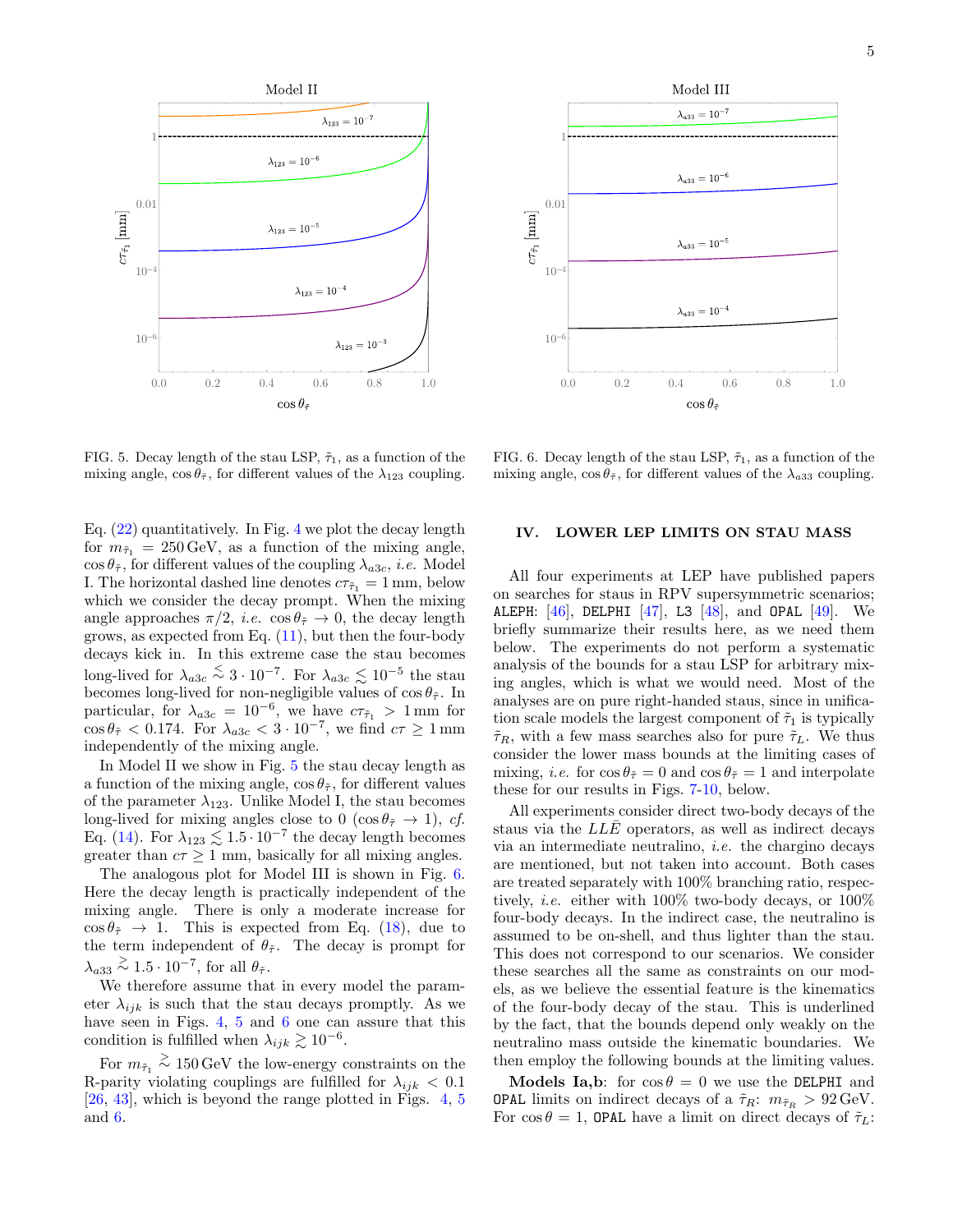$m_{\tilde{\tau}_R} > 74 \,\text{GeV}$ , which we employ.

**Models II:** for  $\cos \theta = 0$  we use the ALEPH lower mass limit for direct decays of the stau  $m_{\tilde{\tau}_R} > 87 \,\text{GeV}$ . There is no limit on the indirect decay of a pure  $\tilde{\tau}_L$ . Since the production cross section for  $\tilde{\tau}_L$  is higher than for  $\tilde{\tau}_R$  we employ the  $\tilde{\tau}_R$  bound, from the previous case in the hope that this conservative:  $m_{\tilde{\tau}_R} > 92 \,\text{GeV}.$ 

Model IIIa: for this model in both limiting cases,  $\cos \theta_{\tilde{\tau}} = 0$  or 1, we have possible two-body direct decays. Thus in both cases we use the direct limits:  $m_{\tilde{\tau}_R} > 92 \,\text{GeV}, m_{\tilde{\tau}_L} > 74 \,\text{GeV}.$ 

The red regions in Figs. [7-](#page-6-1)[10,](#page-8-1) below, are the interpolation of these bounds. We encourage the experiments to go back and reanalyze the LEP data in lieu of the models we consider here.

## <span id="page-5-0"></span>V. RECASTING

We now wish to compare the predictions of the models discussed in the previous section to LHC data. For this we recast the simulated model results in terms of existing LHC analyses. In order to study every scenario we have produced benchmark points making use of the spectrum generator SPheno 4.0.0 [\[50–](#page-10-10)[52\]](#page-10-11). For each of these points we have generated  $2 \cdot 10^5$ Monte Carlo (MC) events with the event generator Pythia 8.219 [\[53\]](#page-10-12), using the default parton distribution function NNPDF 2.3  $[54]$ . Then we confront the MC events against CheckMATE 2.0.26 [\[39,](#page-9-35) [40\]](#page-10-0) which is based on the fast detector simulation Delphes 3.4.0 [\[55\]](#page-10-14) and the jet reconstruction tool Fastjet 3.2.1 [\[56,](#page-10-15) [57\]](#page-10-16). CheckMATE is an analysis tool designed to test models against several ATLAS and CMS searches at 8 and 13 TeV. In order to obtain more realistic results we apply some correction factors to the leading order cross section calculated by Pythia 8. For that purpose we use the NLO stau production cross section given in Ref. [\[58\]](#page-10-17) for NLO stau production cross section given in Ref. [56] for<br>the case of events produced at  $\sqrt{s} = 8$  TeV and Ref. [\[59\]](#page-10-18) the case of events produced<br>for those at  $\sqrt{s} = 13$  TeV.<sup>[2](#page-5-1)</sup>

In our grid scans for every scenario, we cover the stau mixing angle range:  $\cos \theta_{\tilde{\tau}} \in [0 + \epsilon, 1 - \epsilon],$  with  $\epsilon = 10^{-3}$ , avoiding the long decay length regions. We consider the mass range:  $m_{\tilde{\tau}_1} \in [100, 500]$  GeV. Although we have made use of all the ATLAS and CMS searches in CheckMATE only a few actually constrain our scenarios. They are listed in Table [II.](#page-5-2) As we see, there are three analyses that are important, two from Run 1 and one from Run 2. We briefly discuss what makes them relevant for our scenarios.

| $\sqrt{s}$ | Reference                                         | Final State $\mathcal{L}[fb^{-1}]$ |              |
|------------|---------------------------------------------------|------------------------------------|--------------|
| 8 TeV      | 1403.4853 [61]<br>8 TeV ATLAS-CONF-2013-049 [62]  | $2\ell + E_T$<br>$2\ell + E_T$     | 20.3<br>20.3 |
|            | 13 TeV ATLAS-CONF-2017-039 [63] 2 - $3\ell + E_T$ |                                    | 36.1         |

<span id="page-5-2"></span>TABLE II. List of the searches included in CheckMATE which are most relevant for our models. The first column refers to the center-of-mass energy, 8 or 13 TeV. The second column is the name of the analysis with the reference. The final state studied in each analysis is shown in the third column, while the fourth indicates the integrated luminosity used in each search, respectively.

Search for direct stop production decaying into  $2\ell + E_T$  (arXiv:1403.4853) [\[61\]](#page-10-20): This search for stops focuses on leptonic final states, electrons and muons, with opposite charge. The leptons come from the decay of  $W^{\pm}$ bosons produced in the decay chain of the stop squarks. The two opposite sign  $W$ 's decay independently, resulting in the combinations: ee,  $e\mu$  and  $\mu\mu$ . This is important for studying RPV couplings with various flavor indices. This studying KPV couplings with various havor indices. This search was performed for a center-of-mass energy of  $\sqrt{s} =$ 8 TeV and an integrated luminosity of  $\mathcal{L} = 20.3 \text{ fb}^{-1}$ .

Search for direct slepton and chargino production decaying into  $2\ell + E_T$  (ATLAS-CONF-2013-049) [\[62\]](#page-10-21): The aim of this search is the detection of chargino or slepton pairs through their subsequent decays into leptons and missing energy. The analysis focuses on a final state with two leptons and  $\not\hspace{-1.2mm}E_{T}$ . This search was perstate with two leptons and  $\mu_T$ . This search was per-<br>formed for a center-of-mass energy of  $\sqrt{s} = 8$  TeV and an integrated luminosity of  $\mathcal{L} = 20.3$  fb<sup>-1</sup>.

Search for electroweak production of SUSY particles with  $2 - 3\ell + \bar{E}_T$  (ATLAS-CONF-2017-039) [\[63\]](#page-10-22): This search focuses on the direct production of charginos and neutralinos and their decays into leptons and missing energy. The signature are 2 or 3 leptons in the final state plus missing energy. It was performed for a mar state plus missing energy. It was performed for a center-of-mass energy of  $\sqrt{s} = 13$  TeV and an integrated luminosity of  $\mathcal{L} = 36.1 \text{ fb}^{-1}$ .

In order to determine if a point is excluded or not by a search, CheckMATE compares the estimate of the number of signal events with the 95% C.L. observed limit

<span id="page-5-4"></span>
$$
r = \frac{S - 1.96 \cdot \Delta S}{S_{\rm exp}^{95}},
$$
 (23)

here S stands for the number of signal events within CheckMATE,  $\Delta S$  is the uncertainty due to MC errors<sup>[3](#page-5-3)</sup> and  $S_{\text{exp}}^{95}$  is the 95% C.L. limit on signal events imposed by the experiment. A point is excluded if the value of  $r$  is

<span id="page-5-1"></span> $2$  In Ref.  $[60]$  the production of sleptons at NNLO+NNLL is considered. However, they found only very moderate increases in the total cross sections compared with the  $NLO + NLL$  results. Thus we take only the results of the latter.

<span id="page-5-3"></span><sup>&</sup>lt;sup>3</sup> In our case we assume that the MC uncertainty to the signal events is only statistical, so it is given by  $\Delta S = \sqrt{S}$ .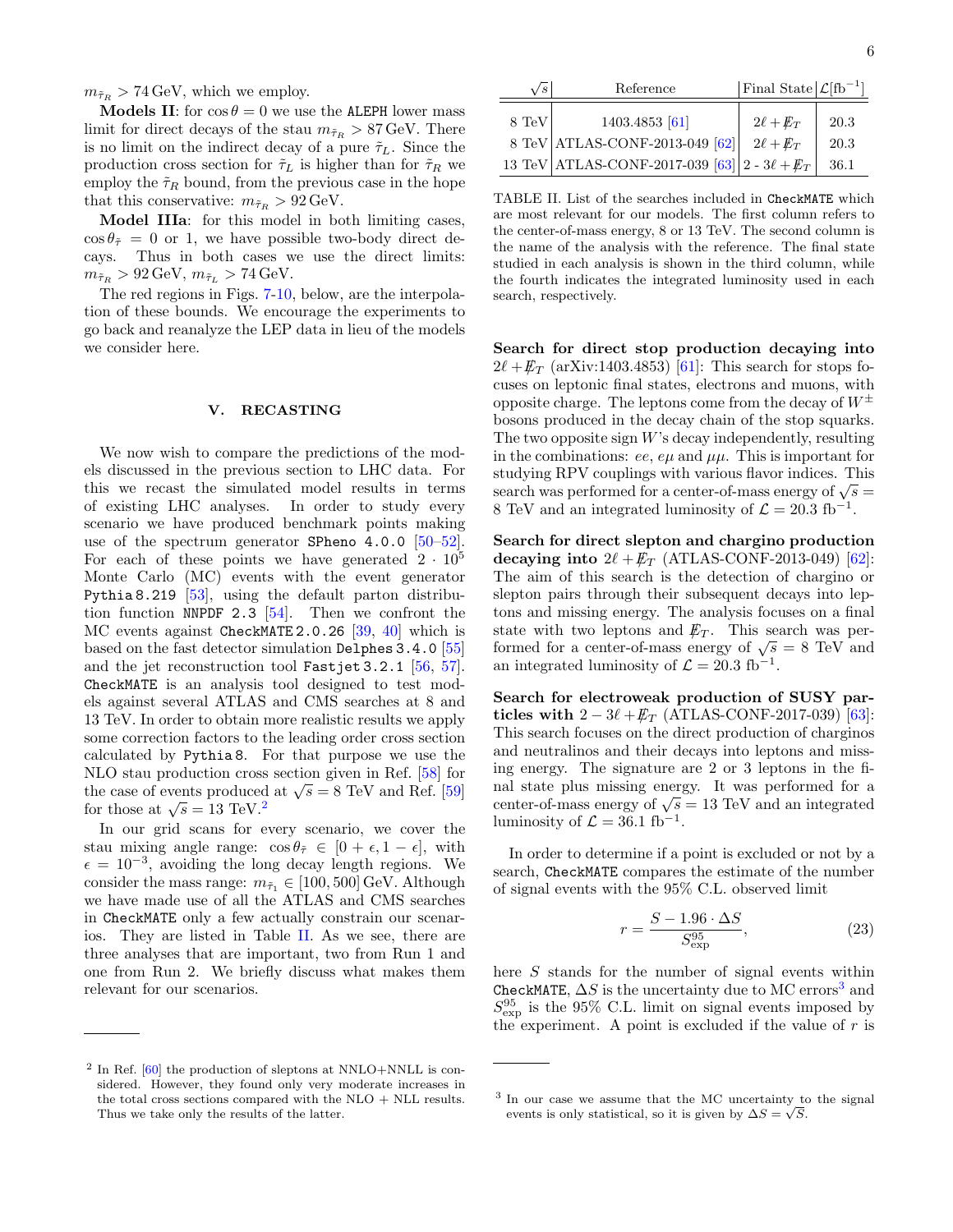

<span id="page-6-1"></span>FIG. 7. Exclusion regions for Model Ia as a function of the stau mass and the mixing angle. The different excluded regions due to the different analyses are shown as dashed lines of different colors. The full black line depicts the total exclusion region that is shown as a gray area. The LEP lower stau mass limit in RPV is shown as a red area on the left.

larger than  $1<sup>4</sup>$  $1<sup>4</sup>$  $1<sup>4</sup>$  r is computed for every signal region of every analysis and then the best exclusion limit is chosen, taking the one that presents the best expected exclusion potential. This choice can result in the total exclusion limit being weaker than the limit from a single search in one specific parameter area. Furthermore, CheckMATE does not combine searches or signal regions. Thus the limits such determined are conservative.

#### <span id="page-6-0"></span>VI. NUMERICAL RESULTS

After having defined under which conditions we can consider a model point excluded, we apply these considerations to the different models.

## A. Model Ia

In Model Ia, the relevant operator is  $L_a L_3 \bar{E}_1$ ,  $a = 1, 2$ . As we see in Tab. [I,](#page-1-2) at leading order, the stau decays exclusively as  $\tilde{\tau}^{\pm} \rightarrow e^{\pm} \nu_a$ . The final state signature is two opposite sign electrons plus missing energy. The results of testing this model against CheckMATE are de-picted in Fig. [7.](#page-6-1) The exclusion contours, requiring  $r \geq 1$ , are shown in the  $(m_{\tilde{\tau}_1}, \cos \theta_{\tilde{\tau}})$  plane, as dashed colored curves. The different colors represent the different analyses. The full black line represents the total exclusion limit, which encompasses the gray area.

The blue-dashed line denotes the exclusion from di-The blue-dashed line denotes the exclusion from direct stop production followed by leptonic decays at  $\sqrt{s} =$ 8 TeV of Ref. [\[61\]](#page-10-20). This analysis excludes only a small parameter range around  $m_{\tilde{\tau}_1}$  = 150 – 180 GeV and  $\cos \theta_{\tilde{\tau}} > 0.9$ . It has only a weak sensitivity, as it was designed to look for same- and different-flavour final state leptons, while here only electrons are present.

The red-dashed line corresponds to the two-lepton The red-dashed line corresponds to the two-repton<br>analysis at  $\sqrt{s} = 8 \text{ TeV}$  of Ref. [\[62\]](#page-10-21). Overall this analysis is not designed for light staus below about 100 GeV in mass due to the cuts implemented in the search. The power of this search has a mild dependence on the mixing angle, at the upper mass end. This is because righthanded staus have a smaller production cross section than left-handed staus by about a factor of two in this mass range [\[58,](#page-10-17) [59\]](#page-10-18). For pure  $\tilde{\tau}_R$ ,  $\cos \theta_{\tilde{\tau}} = 0$ , the exclusion of this search reaches up to  $m_{\tilde{\tau}_1} > 185 \,\text{GeV}$ . The lower mass bound increases as the stau becomes mixed, up to a mass of 240 GeV for a pure  $\tilde{\tau}_L$ .

The green-dashed line corresponds to the 2-3 leptons plus missing energy analysis at 13 TeV and with an integrated luminosity of  $\mathcal{L} = 36.1 \text{fb}^{-1}$  [\[63\]](#page-10-22). This analysis has the highest stau mass sensitivity. For  $\cos \theta_{\tilde{\tau}} = 0$  it reaches upto masses of 225 GeV, and for  $\cos \theta_{\tilde{\tau}} = 1$  it extends all the way upto 322 GeV. However, there is a gap in the sensitivity for stau masses between 165 and 200 GeV ranging upto  $\cos \theta_{\tilde{\tau}} = 0.6$ . This is mainly because for these points the observed events in the experiment are fewer than the expected ones, while in the other regions the observed number of events is bigger than the expected one. This range is mostly covered by the analysis [\[62\]](#page-10-21), the red-dashed curve. Furthermore, the analysis corresponding to the green-dashed curve also fails for stau masses below about 125 GeV since the cuts are too strict to allow for sensitivity to lighter stau masses.

In red we show on the left the lower limit on the stau mass obtained at LEP, as discussed in Sec. [IV.](#page-4-0) There is a significant gap to the LHC sensitivity.

The total exclusion limit, the combination of the excluded regions, is presented as a full black line, with the enclosed area in dark gray. For  $\theta_{\tilde{\tau}} = 0$ , *i.e.* for the lightest stau being pure  $\tilde{\tau}_L$ , we can exclude masses between about 100 GeV and 322 GeV. At  $\theta_{\tilde{\tau}} = \frac{\pi}{2}$  the upper range is reduced to about 225 GeV, with a small search gap just below 200 GeV in mass. There is a significant gap to the LEP bound at low mass, which is larger at  $\cos \theta_{\tilde{\tau}} = 1$ . The LHC sensitivity is higher at  $\theta_{\tilde{\tau}} = 0$ , since the production cross section is higher for pure  $\tilde{\tau}_L$ .

<span id="page-6-2"></span><sup>4</sup> We do not totally control all the aspects relevant for a true simulation, like systematic errors and higher order corrections. In order to take these uncertainties into account one can define a non-conclusive region defined as the area between  $1.5 > r > 0.67$ where a point cannot be fully allowed or excluded.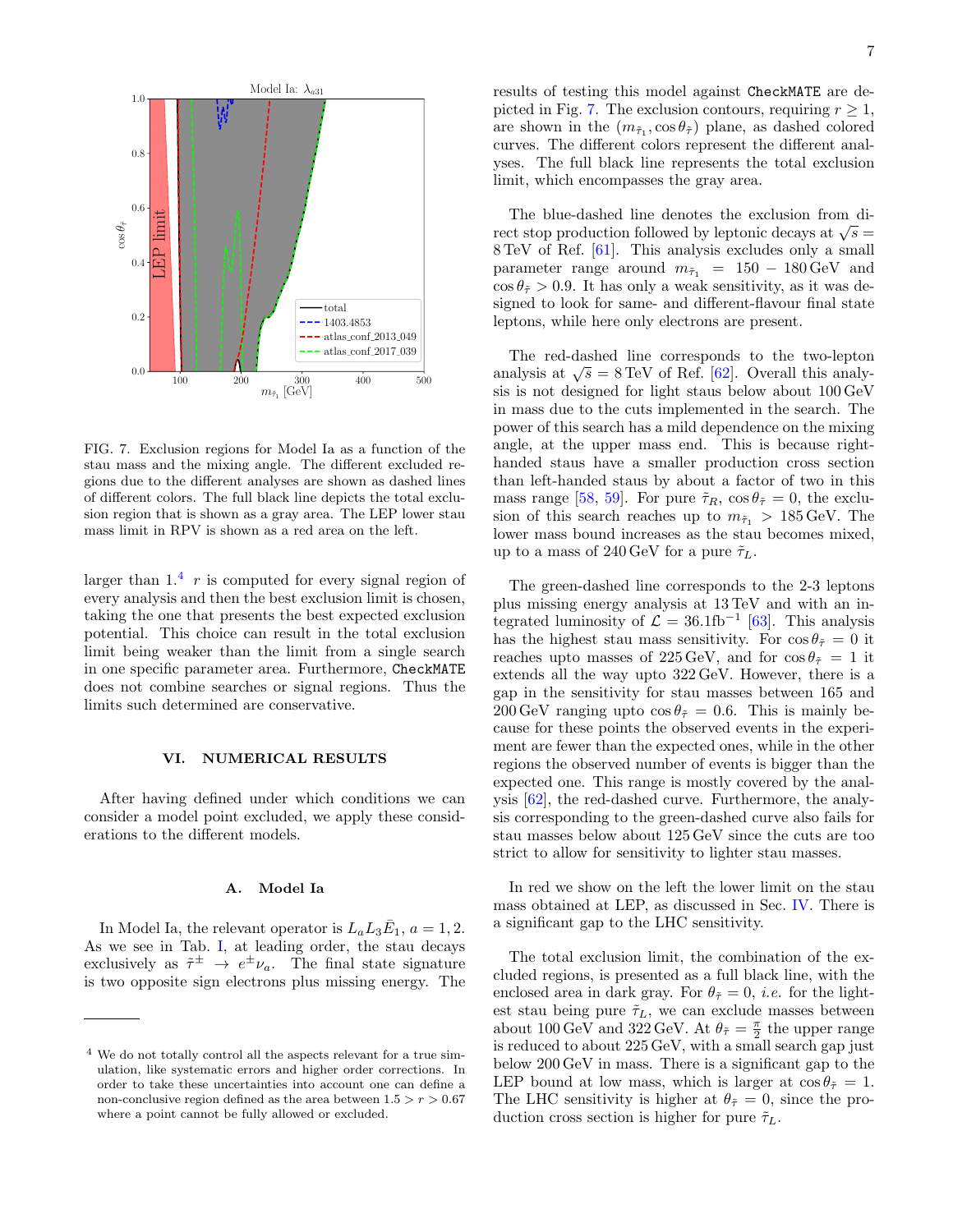

<span id="page-7-0"></span>FIG. 8. Exclusion regions for Model Ib as a function of the stau mass and the mixing angle. The code of lines, areas and colors are the same as Fig. [7.](#page-6-1)

## B. Model Ib

The operator that defines the Model Ib is  $L_a L_3 \bar{E}_2$ ,  $a = 1, 2$ . The principal signature is two opposite sign muons plus missing energy, cf. Tab. [I.](#page-1-2) In Fig. [8](#page-7-0) we show the results of testing this model against CheckMATE. The same color and line code is used as in Fig. [7.](#page-6-1) Here the direct stop production search (blue-dashed line) is more sensitive than in the previous case, due to the higher efficiency muon detection. However, this search is not competitive, compared to the other two. The red-dashed line, corresponding to the two-lepton search at 8 TeV, constrains stau masses in the range  $m_{\tilde{\tau}_1} = 100 - 180$ , GeV for a mixing angle  $\cos \theta_{\tilde{\tau}} = 0$  and  $m_{\tilde{\tau}_1} = 100-245 \,\text{GeV}$  for a mixing angle  $\cos \theta_{\tilde{\tau}} = 1$ . The latter is more restrictive, since  $\tilde{\tau}_L$  production is larger than  $\tilde{\tau}_R$ .

The 2-3 lepton search at  $\sqrt{s} = 13$  TeV (green-dashed line) has a better reach in terms of mass exclusion. However, for staus that are mostly right handed,  $\tilde{\tau}_1 \rightarrow \tilde{\tau}_R$ , *i.e.*  $\cos \theta_{\tilde{\tau}} \to 0$ , the same behaviour as in Model Ia arises, and a small gap just below  $m_{\tilde{\tau}_1} = 200 \,\text{GeV}$  appears. Half of this gap is covered by the 2 lepton search at 8 TeV (red-dashed line). As in Model Ia, the 2-3 lepton search at 13 TeV cannot cover well the low mass region due to stricter cuts in the search, and again the 2 lepton search can reach those lower values of the mass. The total exclusion line (solid black) is able to exclude stau masses  $m_{\tilde{\tau}_1} = 100 - 240 \,\text{GeV}$  for  $\cos \theta_{\tilde{\tau}} = 0$ , modulo the small gap, and  $m_{\tilde{\tau}_1} = 100 - 345 \,\text{GeV}$  for  $\cos \theta_{\tilde{\tau}} = 1$ . Again there is a significant gap between the lower LEP limit, cf. Sec. [IV,](#page-4-0) and the low-mass exclusions from the LHC, for all mixing angles.



<span id="page-7-1"></span>FIG. 9. Exclusion regions for Model II as a function of the stau mass and the mixing angle. The code of lines, areas and colors are the same as Fig. [7.](#page-6-1)

#### C. Model II

The relevant operator for Model II is  $L_1 L_2 \bar{E}_3$ . The stau decay is either  $\tilde{\tau}_1^+ \rightarrow e^+ \bar{\nu}_{\mu}$  or  $\tilde{\tau}_1^+ \rightarrow \mu^+ \bar{\nu}_e$ , and the final state signatures of stau pair production are  $(e^+e^-/\mu^+\mu^-/e^{\pm}\mu^{\mp}) + \not{E_T}$ . In Fig. [9](#page-7-1) the results of testing this model against LHC searches in CheckMATE are shown. The stop pair production search (blue) is now more effective than for Models Ia, Ib. This is due to the inclusion of different flavour lepton signatures. However, it is still not relevant for the final exclusion region. The two lepton search at 8 TeV (red) drops drastically in sensitivity, in comparison with both cases of Model I. One reason is that the different flavours appearing in the final state lower the detectability in this specific search. In this case, as in the previous ones the most powerful in terms of constraining power is the 2- 3 lepton search at 13 TeV (green). This search is also coincident with the total exclusion line (black) for this model. Almost pure left-handed staus,  $\cos \theta_{\tilde{\tau}} \to 1$ , are excluded for the mass range  $m_{\tilde{\tau}_1} = 100 - 305 \,\text{GeV},$ while in the case of right-handed staus,  $\cos \theta_{\tilde{\tau}} \rightarrow 0$ , the excluded mass range is  $m_{\tilde{\tau}_1} = 120 - 180 \,\text{GeV}$  and  $m_{\tilde{\tau}_1} = 205 - 225 \,\text{GeV}$ . There is also a mass gap in this model between  $m_{\tilde{\tau}_1} = 180 - 205 \,\text{GeV}$ . In this case the gap is not partially covered by other searches. Again there is a significant gap at low stau masses above the LEP bound, cf. Sec. [IV.](#page-4-0)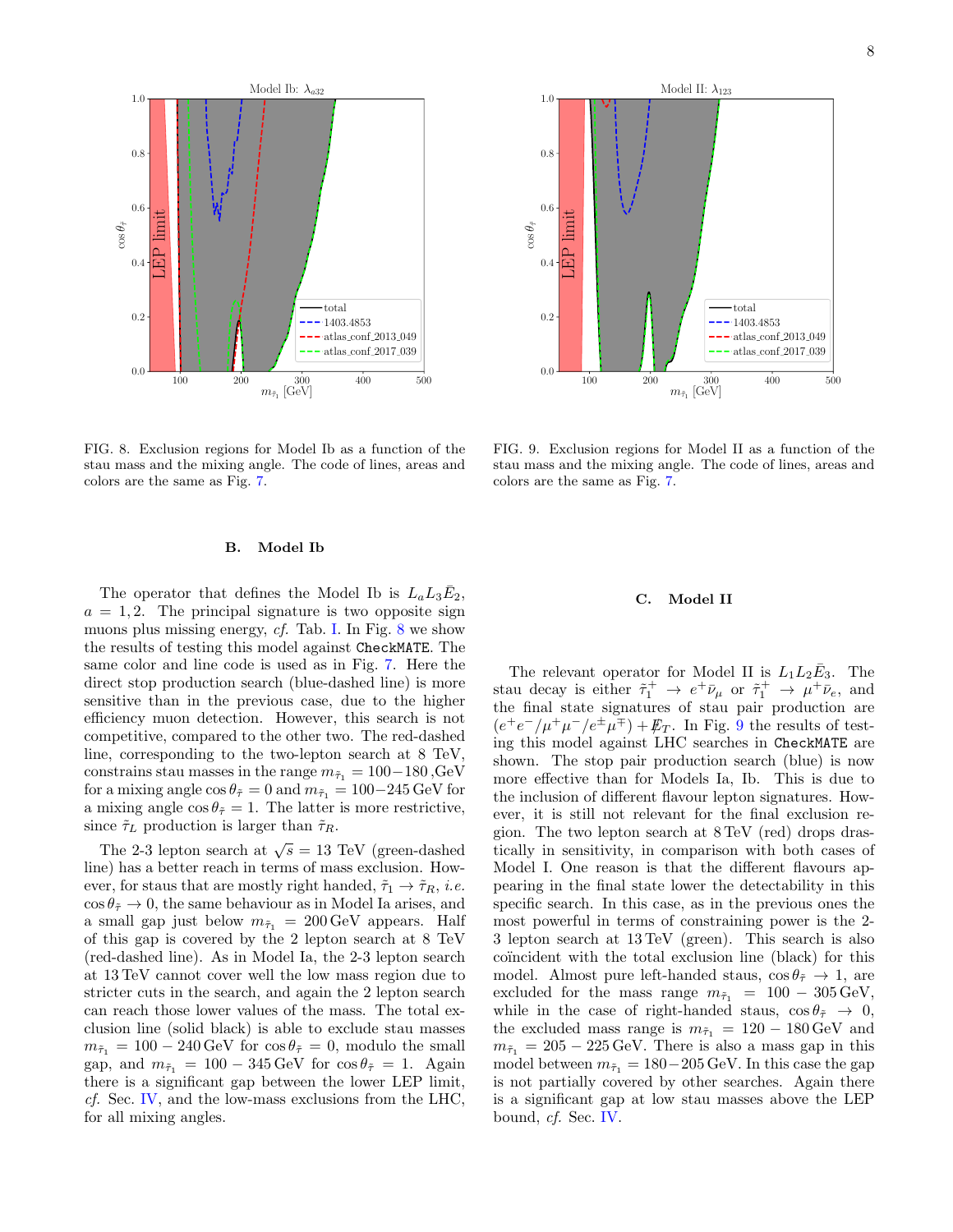

<span id="page-8-1"></span>FIG. 10. Recasting of Model IIIa using CheckMATE. We show iso-contours of r, cf. Eq.  $(23)$ , for  $r = 0.25, 0.50$  and 0.75, as a function of the stau mass and the mixing angle.

#### D. Model IIIa

Model IIIa corresponds to the dominant operator  $L_1L_3\bar{E}_3$ . The stau decays as  $\tilde{\tau}_1^+ \to (\tau^+\nu_e, \tau^+\bar{\nu}_e, e^+\nu_\tau),$ *cf.* Tab. [I.](#page-1-2) The branching ratios are given in Eqs.  $(19)$ , and [\(20\)](#page-3-5), as a function of the mixing angle. In Models I and II the staus decay 100% to charged electrons or muons. In Models IIIa and below in IIIb at least 50% of the two-body decays are to  $\tau$ 's, depending on the mixing angle. This significantly degrades the experimental sensitivity, since the implemented searches do not involve  $\tau$ -signatures. In Fig. [10](#page-8-1) we show the results of recasting this model in CheckMATE, in particular iso-contours of  $r$ , *cf.* Eq. [\(23\)](#page-5-4). We do not find any region with  $r \geq 1$  and therefore the current searches are not sensitive enough to constrain this model. The most sensitive area,  $r > 0.5$  in the  $(m_{\tilde{\tau}_1}, \cos \theta_{\tilde{\tau}})$  plane is roughly for  $100 \,\text{GeV} < m_{\tilde{\tau}_1} <$  $200 \,\text{GeV}$  and  $\cos \theta_{\tilde{\tau}} > 0.25$ . This results mainly from the ATLAS-CONF-2017-039 [\[63\]](#page-10-22) search. This leads us to think that in the near future this model will be tested with a similar sensitivity to the other models. Currently the LEP limits are the strictest on this model, cf. Sec. [IV.](#page-4-0)

#### E. Model IIIb

The relevant operator for Model IIIb is  $L_2 L_3 \bar{E}_3$ . This case is similar to Model IIIa, with the electrons in the final state of the stau decay replaced by muons, cf. Tab. [I.](#page-1-2) The maximum branching ratio to muons is also 50%, as for the electrons in Model IIIa. The efficiency for muons is higher than for electrons and we expect a higher sensitivity. However, also in this case



<span id="page-8-2"></span>FIG. 11. As in Fig. [10](#page-8-1) but for Model IIIb.

the searches implemented in CheckMATE are not sensitive enough to constrain Model IIIb. For that reason we depict in Fig. [11](#page-8-2) iso-contours for  $r = 0.25, 0.50$  and 0.75. The more promising region,  $r \geq 0.5$ , is as expected slightly larger than in Model IIIa, reaching lower values of  $\cos \theta_{\tilde{\tau}} \geq 0.1$ . We expect that future searches will be sensitive to this scenario. Again, currently the LEP limits are the strictest on this model, cf. Sec. [IV.](#page-4-0)

## <span id="page-8-0"></span>VII. CONCLUSIONS

We have examined the the pair production of supersymmetric staus followed by the direct RPV decay via  $\tilde{L}_i L_j \bar{E}_k$  operators at the LHC. We assume these decays comprise 100% of the branching ratios, corresponding to assuming the stau is the LSP, which is indeed the case for a large range of parameters in the RPV-CMSSM. To compare with data we have employed the program CheckMATE. We have demonstrated that current data from LHC set significant bounds on the lightest stau mass and the relevant stau mixing angle. The stau LSP decays via the  $LLE$  into SM leptons. Therefore existing experimental searches for new physics in multileptonic channels can significantly constrain such scenarios. Current searches are able to put lower limits on the mass of the staus, with however a significant gap between the lower LEP limit and the onset of current LHC sensitivity. For the scenario where the stau can only decay into electrons and neutrinos  $(L_{1,2}L_3\bar{E}_1)$  the mass exclusion limit is set to  $m_{\tilde{\tau}_1} > 225$  (322) GeV for right-handed (left-handed) staus. If the staus decay only into muons and neutrinos  $(L_{1,2}L_3\bar{E}_2)$ , the limits are  $m_{\tilde{\tau}_1} > 240$  (345) GeV for right-handed (left-handed) staus. When the decay into both electrons and muons is open  $(L_1L_2\bar{E}_3)$ , then the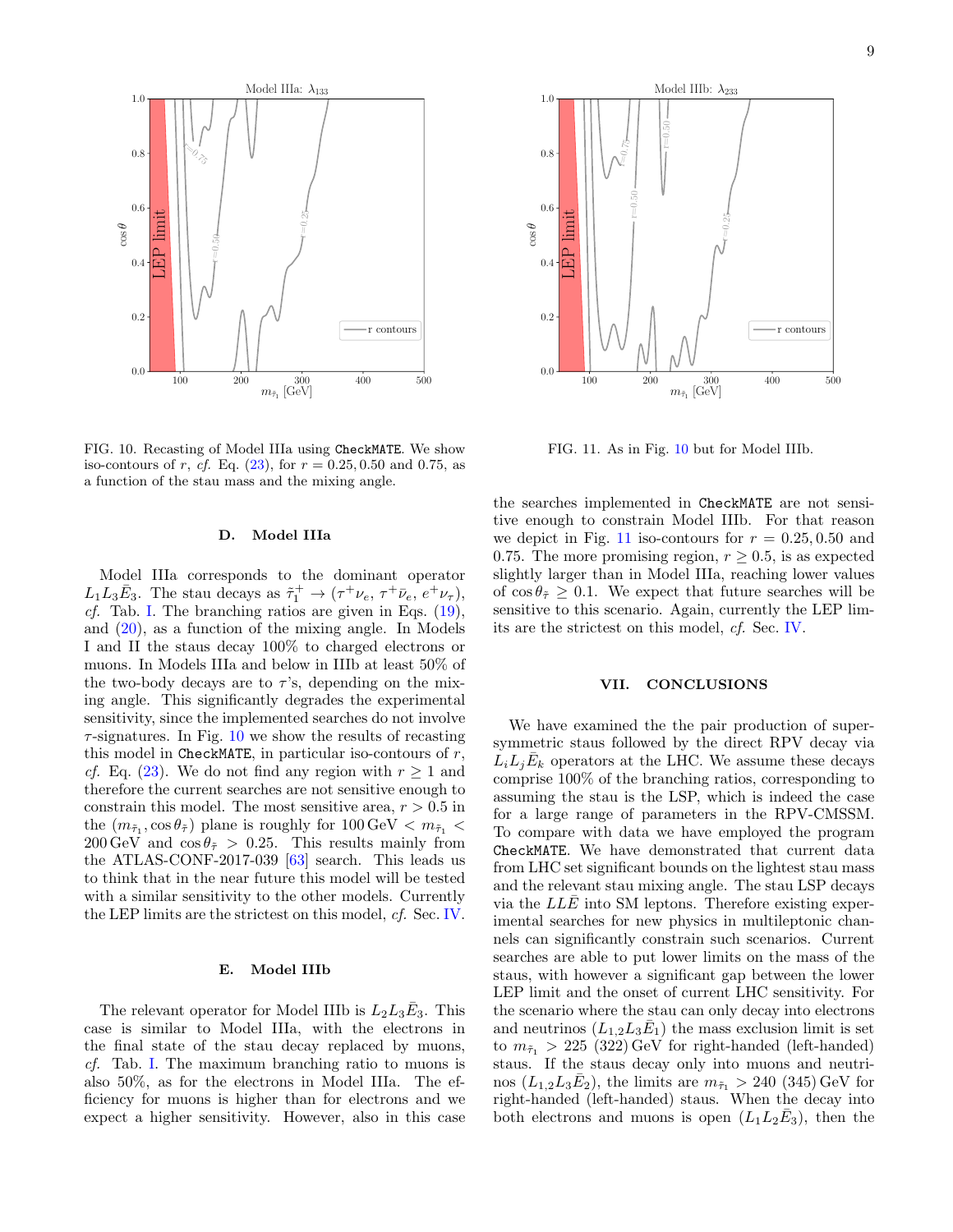searches are less efficient. In the case of pure left-handed staus the mass limit is  $m_{\tilde{\tau}_1} > 305 \,\text{GeV}$ . However, in the case of pure right-handed staus the lower mass limit is  $m_{\tilde{\tau}_1} > 225 \,\text{GeV}$ , with however a significant gap in sensitivity between 180 GeV and 205 GeV. And as in all cases there is a gap between the lower LEP limit and the onset of the LHC sensitivity. For a detailed stau mixing angle dependence of all above bounds see Figs. [7-](#page-6-1)[9.](#page-7-1)

In the scenarios where the stau decays to tau leptons with at least 50% branching ratio  $(L_{1,2}L_3\bar{E}_3)$ , the current searches implemented in CheckMATE are not sensitive enough to set limits on the mass of the stau. We expect that in future runs of the LHC most of the parameter

- <span id="page-9-0"></span>[1] H. P. Nilles, *[Phys. Rept.](http://dx.doi.org/10.1016/0370-1573(84)90008-5)* **110**, 1 (1984).
- <span id="page-9-1"></span>[2] S. P. Martin, [, 1 \(1997\),](http://dx.doi.org/10.1142/9789812839657_0001, 10.1142/9789814307505_0001) [Adv. Ser. Direct. High Energy Phys.18,1(1998)], [arXiv:hep-ph/9709356 \[hep-ph\].](http://arxiv.org/abs/hep-ph/9709356)
- <span id="page-9-2"></span>[3] E. Gildener, Phys. Rev. D14[, 1667 \(1976\).](http://dx.doi.org/10.1103/PhysRevD.14.1667)
- <span id="page-9-3"></span>[4] M. J. G. Veltman, Acta Phys. Polon. B12, 437 (1981).
- <span id="page-9-4"></span>[5] B. C. Allanach, A. Dedes, and H. K. Dreiner, Phys. Rev. D60[, 056002 \(1999\),](http://dx.doi.org/10.1103/PhysRevD.60.056002, 10.1103/PhysRevD.86.039906) [Erratum: Phys. Rev.D86,039906(2012)], [arXiv:hep-ph/9902251 \[hep-ph\].](http://arxiv.org/abs/hep-ph/9902251)
- <span id="page-9-5"></span>[6] B. C. Allanach, A. Dedes, and H. K. Dreiner, Phys. Rev. D69[, 115002 \(2004\),](http://dx.doi.org/10.1103/PhysRevD.69.115002, 10.1103/PhysRevD.72.079902) [Erratum: Phys. Rev.D72,079902(2005)], [arXiv:hep-ph/0309196 \[hep-ph\].](http://arxiv.org/abs/hep-ph/0309196)
- <span id="page-9-6"></span>[7] A. Yu. Smirnov and F. Vissani, [Phys. Lett.](http://dx.doi.org/10.1016/0370-2693(96)00495-9) B380, 317 [\(1996\),](http://dx.doi.org/10.1016/0370-2693(96)00495-9) [arXiv:hep-ph/9601387 \[hep-ph\].](http://arxiv.org/abs/hep-ph/9601387)
- <span id="page-9-7"></span>[8] G. R. Farrar and P. Fayet, Phys. Lett. 76B[, 575 \(1978\).](http://dx.doi.org/10.1016/0370-2693(78)90858-4)
- <span id="page-9-8"></span>[9] J. R. Ellis, G. B. Gelmini, J. L. Lopez, D. V. Nanopoulos, and S. Sarkar, Nucl. Phys. B373[, 399 \(1992\).](http://dx.doi.org/ 10.1016/0550-3213(92)90438-H)
- <span id="page-9-9"></span>[10] H. Goldberg, *[Phys. Rev. Lett.](http://dx.doi.org/10.1103/PhysRevLett.103.099905, 10.1103/PhysRevLett.50.1419)* **50**, 1419 (1983).
- <span id="page-9-10"></span>[11] L. E. Ibanez and G. G. Ross, [Phys. Lett.](http://dx.doi.org/10.1016/0370-2693(91)91614-2) B260, 291 [\(1991\).](http://dx.doi.org/10.1016/0370-2693(91)91614-2)
- <span id="page-9-11"></span>[12] H. K. Dreiner, C. Luhn, and M. Thormeier, [Phys. Rev.](http://dx.doi.org/10.1103/PhysRevD.73.075007) D73[, 075007 \(2006\),](http://dx.doi.org/10.1103/PhysRevD.73.075007) [arXiv:hep-ph/0512163 \[hep-ph\].](http://arxiv.org/abs/hep-ph/0512163)
- <span id="page-9-12"></span>[13] H. K. Dreiner, [, 462 \(1997\),](http://dx.doi.org/10.1142/9789814307505_0017) [Adv. Ser. Direct. High Energy Phys.21,565(2010)], [arXiv:hep-ph/9707435 \[hep](http://arxiv.org/abs/hep-ph/9707435)[ph\].](http://arxiv.org/abs/hep-ph/9707435)
- <span id="page-9-13"></span>[14] R. Barbier *et al.*, [Phys. Rept.](http://dx.doi.org/10.1016/j.physrep.2005.08.006) **420**, 1 (2005), [arXiv:hep](http://arxiv.org/abs/hep-ph/0406039)[ph/0406039 \[hep-ph\].](http://arxiv.org/abs/hep-ph/0406039)
- <span id="page-9-14"></span>[15] H. K. Dreiner, C. Luhn, H. Murayama, and M. Thormeier, Nucl. Phys. B774[, 127 \(2007\),](http://dx.doi.org/10.1016/j.nuclphysb.2007.03.028) [arXiv:hep](http://arxiv.org/abs/hep-ph/0610026)[ph/0610026 \[hep-ph\].](http://arxiv.org/abs/hep-ph/0610026)
- <span id="page-9-15"></span>[16] H. K. Dreiner, M. Hanussek, J.-S. Kim, and C. H. Kom, Phys. Rev. D84[, 113005 \(2011\),](http://dx.doi.org/10.1103/PhysRevD.84.113005) [arXiv:1106.4338 \[hep](http://arxiv.org/abs/1106.4338)[ph\].](http://arxiv.org/abs/1106.4338)
- <span id="page-9-16"></span>[17] H. K. Dreiner, M. Hanussek, and C. Luhn, [Phys. Rev.](http://dx.doi.org/10.1103/PhysRevD.86.055012) D86[, 055012 \(2012\),](http://dx.doi.org/10.1103/PhysRevD.86.055012) [arXiv:1206.6305 \[hep-ph\].](http://arxiv.org/abs/1206.6305)
- <span id="page-9-17"></span>[18] L. J. Hall and M. Suzuki, Nucl. Phys. **B231**[, 419 \(1984\).](http://dx.doi.org/10.1016/0550-3213(84)90513-3)
- <span id="page-9-18"></span>[19] R. Hempfling, [Nucl. Phys.](http://dx.doi.org/10.1016/0550-3213(96)00412-9) B478, 3 (1996), [arXiv:hep](http://arxiv.org/abs/hep-ph/9511288)[ph/9511288 \[hep-ph\].](http://arxiv.org/abs/hep-ph/9511288)
- <span id="page-9-19"></span>[20] E. J. Chun and H. B. Kim, [Phys. Rev.](http://dx.doi.org/10.1103/PhysRevD.60.095006) D60, 095006 [\(1999\),](http://dx.doi.org/10.1103/PhysRevD.60.095006) [arXiv:hep-ph/9906392 \[hep-ph\].](http://arxiv.org/abs/hep-ph/9906392)
- [21] K. Choi, E. J. Chun, and K. Hwang, *[Phys. Rev.](http://dx.doi.org/10.1103/PhysRevD.64.033006)* D64, [033006 \(2001\),](http://dx.doi.org/10.1103/PhysRevD.64.033006) [arXiv:hep-ph/0101026 \[hep-ph\].](http://arxiv.org/abs/hep-ph/0101026)
- [22] S. Colucci, H. K. Dreiner, and L. Ubaldi, [Phys. Rev.](http://dx.doi.org/10.1103/PhysRevD.99.015003) D99[, 015003 \(2019\),](http://dx.doi.org/10.1103/PhysRevD.99.015003) [arXiv:1807.02530 \[hep-ph\].](http://arxiv.org/abs/1807.02530)

space could be explored by new multilepton searches.

## ACKNOWLEDGEMENTS

We would like to thank Manuel Krauss for interesting discussions and collaboration in the initial phase of this project. HKD and VML acknowledge support of the BMBF-Verbundforschungsprojekt 05H18PDCA1. HKD thanks SCIPP at UCSC for kind hospitality, while part of this work was completed. VML acknowledges support by the Deutsche Forschungsgemeinschaft (DFG, German Research Foundation) under Germany's Excellence Strategy - EXC 2121 "Quantum Universe" - 390833306.

- <span id="page-9-20"></span>[23] S. Colucci, H. K. Dreiner, F. Staub, and L. Ubaldi, [Phys.](http://dx.doi.org/10.1016/j.physletb.2015.09.009) Lett. B750[, 107 \(2015\),](http://dx.doi.org/10.1016/j.physletb.2015.09.009) [arXiv:1507.06200 \[hep-ph\].](http://arxiv.org/abs/1507.06200)
- <span id="page-9-21"></span>[24] H. K. Dreiner and G. G. Ross, [Nucl. Phys.](http://dx.doi.org/10.1016/0550-3213(91)90443-2) **B365**, 597  $(1991)$
- <span id="page-9-25"></span>[25] B. C. Allanach, M. A. Bernhardt, H. K. Dreiner, C. H. Kom, and P. Richardson, [Phys. Rev.](http://dx.doi.org/10.1103/PhysRevD.75.035002) D75, 035002 [\(2007\),](http://dx.doi.org/10.1103/PhysRevD.75.035002) [arXiv:hep-ph/0609263 \[hep-ph\].](http://arxiv.org/abs/hep-ph/0609263)
- <span id="page-9-22"></span>[26] D. Dercks, H. Dreiner, M. E. Krauss, T. Opferkuch, and A. Reinert, [Eur. Phys. J.](http://dx.doi.org/ 10.1140/epjc/s10052-017-5414-4) C77, 856 (2017), [arXiv:1706.09418 \[hep-ph\].](http://arxiv.org/abs/1706.09418)
- <span id="page-9-23"></span>[27] P. Bechtle et al., Proceedings, 2013 EPS Conference on High Energy Physics: Stockholm, Sweden, July 18-24, 2013, PoS [EPS-HEP2013](http://dx.doi.org/ 10.22323/1.180.0313), 313 (2013), [arXiv:1310.3045](http://arxiv.org/abs/1310.3045) [\[hep-ph\].](http://arxiv.org/abs/1310.3045)
- <span id="page-9-24"></span>[28] P. Bechtle et al., [Eur. Phys. J.](http://dx.doi.org/10.1140/epjc/s10052-015-3864-0) C76, 96 (2016), [arXiv:1508.05951 \[hep-ph\].](http://arxiv.org/abs/1508.05951)
- <span id="page-9-26"></span>[29] H. K. Dreiner and S. Grab, *[Phys. Lett.](http://dx.doi.org/10.1016/j.physletb.2009.06.059)* **B679**, 45 (2009), [arXiv:0811.0200 \[hep-ph\].](http://arxiv.org/abs/0811.0200)
- <span id="page-9-27"></span>[30] K. Desch, S. Fleischmann, P. Wienemann, H. K. Dreiner, and S. Grab, Phys. Rev. D83[, 015013 \(2011\),](http://dx.doi.org/ 10.1103/PhysRevD.83.015013) [arXiv:1008.1580 \[hep-ph\].](http://arxiv.org/abs/1008.1580)
- <span id="page-9-28"></span>[31] G. Aad et al. (ATLAS), JHEP 12[, 124 \(2012\),](http://dx.doi.org/ 10.1007/JHEP12(2012)124) [arXiv:1210.4457 \[hep-ex\].](http://arxiv.org/abs/1210.4457)
- <span id="page-9-29"></span>[32] M. Tanabashi et al. (Particle Data Group), [Phys. Rev.](http://dx.doi.org/10.1103/PhysRevD.98.030001) D98[, 030001 \(2018\).](http://dx.doi.org/10.1103/PhysRevD.98.030001)
- <span id="page-9-30"></span>[33] M. Drees, in Current topics in physics. Proceedings, Inauguration Conference of the Asia-Pacific Center for Theoretical Physics (APCTP), Seoul, Korea, June 4-10, 1996. Vol. 1, 2 (1996) [arXiv:hep-ph/9611409 \[hep-ph\].](http://arxiv.org/abs/hep-ph/9611409)
- <span id="page-9-31"></span>[34] Y. Kao and T. Takeuchi, (2009), [arXiv:0910.4980 \[hep](http://arxiv.org/abs/0910.4980)[ph\].](http://arxiv.org/abs/0910.4980)
- <span id="page-9-32"></span>[35] H. K. Dreiner, K. Nickel, F. Staub, and A. Vicente, *[Phys.](http://dx.doi.org/ 10.1103/PhysRevD.86.015003)* Rev. D86[, 015003 \(2012\),](http://dx.doi.org/ 10.1103/PhysRevD.86.015003) [arXiv:1204.5925 \[hep-ph\].](http://arxiv.org/abs/1204.5925)
- <span id="page-9-33"></span>[36] H. K. Dreiner, P. Richardson, and M. H. Seymour, [Phys.](http://dx.doi.org/10.1103/PhysRevD.63.055008) Rev. D63[, 055008 \(2001\),](http://dx.doi.org/10.1103/PhysRevD.63.055008) [arXiv:hep-ph/0007228 \[hep](http://arxiv.org/abs/hep-ph/0007228)[ph\].](http://arxiv.org/abs/hep-ph/0007228)
- [37] H. K. Dreiner, S. Grab, M. Krämer, and M. K. Trenkel, Phys. Rev. D75[, 035003 \(2007\),](http://dx.doi.org/10.1103/PhysRevD.75.035003) [arXiv:hep-ph/0611195](http://arxiv.org/abs/hep-ph/0611195) [\[hep-ph\].](http://arxiv.org/abs/hep-ph/0611195)
- <span id="page-9-34"></span>[38] H. K. Dreiner and T. Stefaniak, [Phys. Rev.](http://dx.doi.org/10.1103/PhysRevD.86.055010) D86, 055010 [\(2012\),](http://dx.doi.org/10.1103/PhysRevD.86.055010) [arXiv:1201.5014 \[hep-ph\].](http://arxiv.org/abs/1201.5014)
- <span id="page-9-35"></span>[39] M. Drees, H. Dreiner, D. Schmeier, J. Tattersall, and J. S. Kim, [Comput. Phys. Commun.](http://dx.doi.org/ 10.1016/j.cpc.2014.10.018) 187, 227 (2015), [arXiv:1312.2591 \[hep-ph\].](http://arxiv.org/abs/1312.2591)